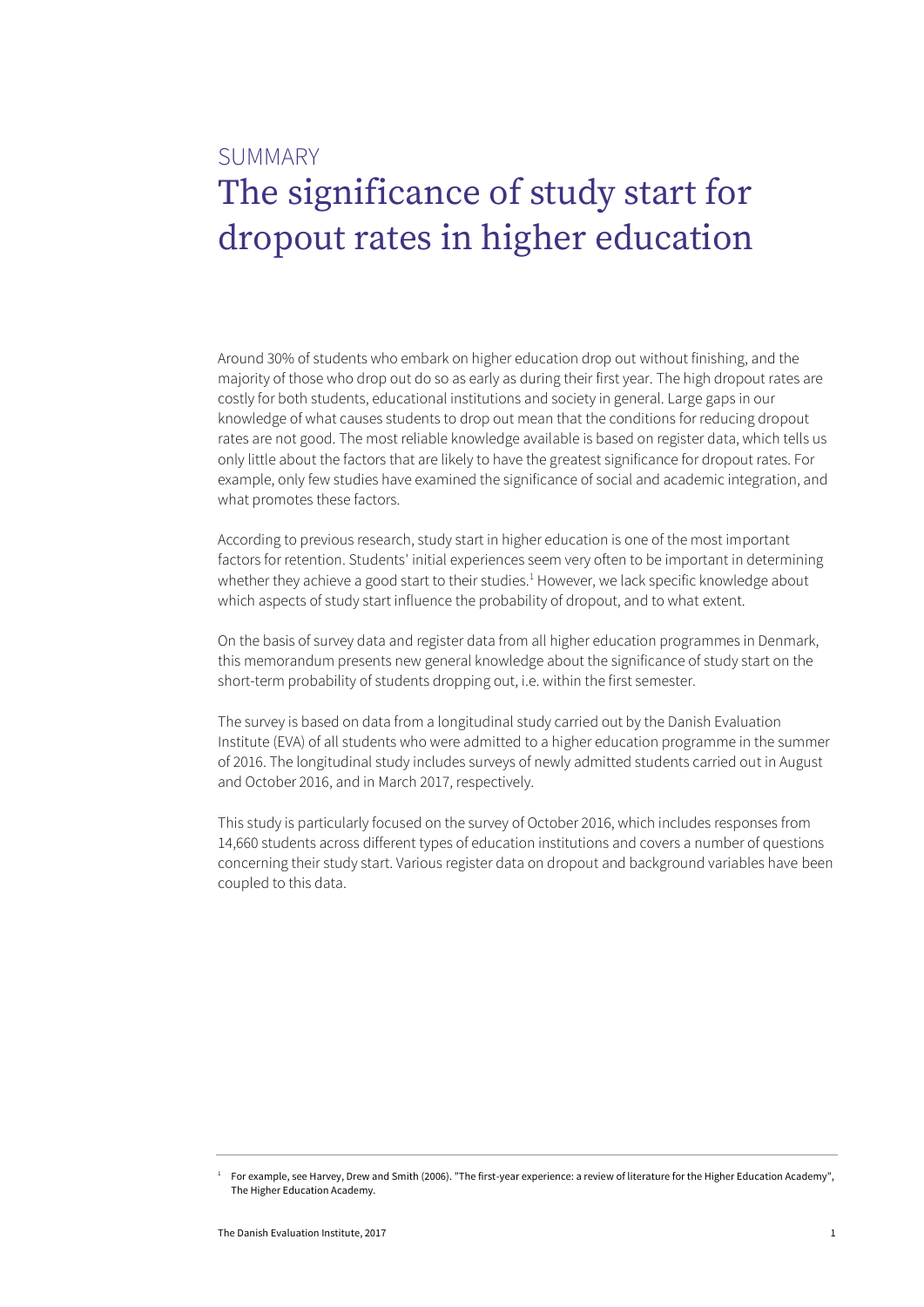### Analyses at aggregate and individual student levels

The significance of the different aspects of study start was examined at two levels: an aggregate level for education programmes, and the individual student level.

The analyses at *aggregate level* use average values for each education programme to measure the quality of different aspects of study start programmes. This is based on the assumption that the average assessment, e.g. of 'the social aspect', by students is the best available indicator of the quality of the social aspect in the individual education programme. On this basis, the significance for dropout rates of differences in study start programmes across education programmes was analysed.

Conversely, the analyses at *individual student level* concern the significance of differences across students in the same education programme. For example, on this basis they examine the significance of satisfaction with the social aspect for students in the same programme.

## **Results at aggregate (educational programme) level**

#### *Long induction programmes contribute to reducing dropout*

There is evidence that the duration of induction programmes affects the probability of dropout. Longer induction programmes generally contribute to reducing dropout at universities and university colleges.

When the duration of induction programmes is increased by one day, the probability of dropout is reduced by an average of -0.2 percentage points at universities and by around -0.3 percentage points at university colleges. Given that the total dropout rate for university students in the period up to 1 February was 6%, these are substantial effects. Furthermore, at universities and university colleges there is a so-called ceiling effect. When the duration of the study start programme has reached approximately ten days at universities and five days at university colleges, an extension of the programme does not contribute to reducing dropout. Thus, the need for long induction programmes is particularly pronounced at the universities.

### *A strong social aspect during study start is linked to a lower dropout rate*

For universities and university colleges where there is a strong social aspect during study start, there are also lower dropout rates. This applies even when taking into account the duration of study start programmes and other aspects of study start, which suggests that the social aspect has an important and independent effect on dropout rates.

The social aspect during study start was measured using an index, for example involving questions about whether there had been a good basis for students to get to know their fellow students and about whether social activities in the study start programme had helped bring students closer together. An increase in the quality of the social aspect by 1 index point (corresponding to the difference between "strongly agree" and "somewhat agree") corresponds to an average change of - 1.9 and -1.8 percentage points in the probability of dropout at universities and university colleges, respectively.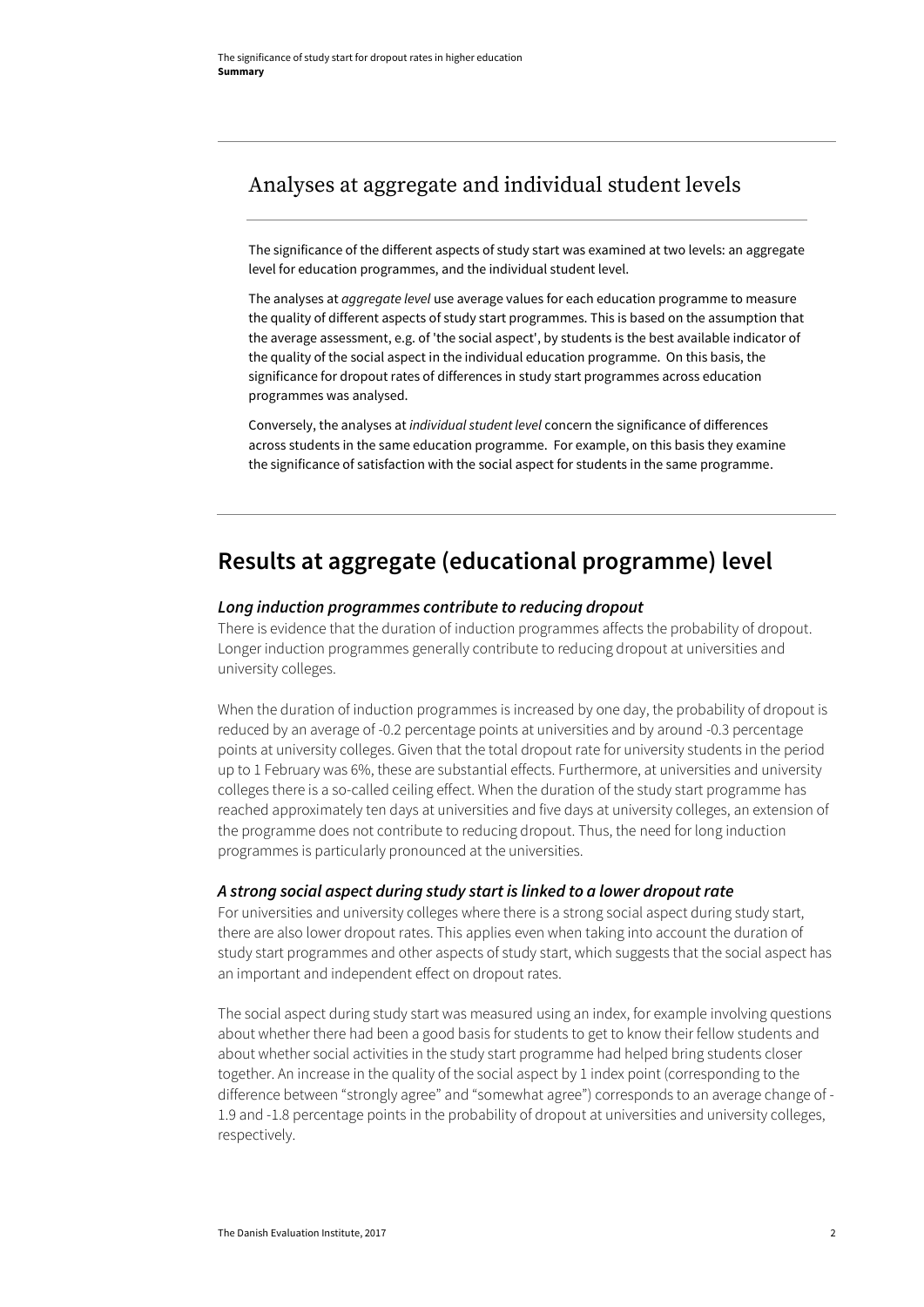#### *Other factors with no significance for short-term dropout*

The study also examines a large number of other aspects for which, at aggregate level, there is no evidence of correlation with the probability of dropout. This applies to academic and practical framework setting, introduction to study techniques, establishment of study groups, and alcohol consumption. There is no documentable effect of these factors on the short-term probability of dropout. However, this does not mean that these aspects cannot have significance for students' well-being and for their academic and social integration. Although there is no evidence of a correlation with short-term dropout rates, the above factors could still help create a better study start for students in relation to other parameters.

### *At business academies, negative study start experiences are linked to high dropout rates*

The factors which influence the probability of dropout from universities and university colleges cannot be demonstrated as factors of significance for dropout rates at business academies. Business academies generally demonstrate different results in the analyses.<sup>2</sup> For example, there is no evidence of effects from differences in the durations of study start programmes at individual education programme level, nor is there any evidence of effects from differences in the social aspect during study start.

The level of negative study start experiences is the only factor that consistently has significance for dropout rates at business academies. Results could be affected by the fact that business academies generally have shorter study start programmes than the other two institution types, and that aspects of study start and study start programmes cannot be discerned due to the scope of activities being too limited. However, it is also possible that differences are due to entirely different factors than those examined in this analysis.

## **Results at individual (student) level**

In addition to being affected by the duration of the study start programme and the quality of the social aspect, the probability of dropout is also sensitive to how individual students experience their study start. Whereas the aggregate results focused on what matters at education programme level, the following results are based on variations between individual students within the same education programme. It is difficult to determine which differences can be attributed to actual causal effects and which differences relate to individual differences among students that existed before the students commenced their studies. It is nonetheless possible to identify a number of factors that are systematically linked to the probability of dropout.

#### *Negative study start experiences are linked to a high probability of dropout*

Students who have had negative study start experiences have a higher likelihood of dropping out. A difference of +1 in the index for negative study start experiences (corresponding to the difference between "strongly agree" and "somewhat agree") corresponds to an average change in the probability of dropout of 1.3 and 1.5 percentage points for universities and university colleges, respectively. Given the general dropout rate in the period, these are substantial differences. Although there is no evidence of a correlation at aggregate (education programme) level, the

 $2$  At individual student level, there is also no evidence that study start has an effect on student dropout rates. Therefore, also in this respect, business academies differ from other institutions of higher education.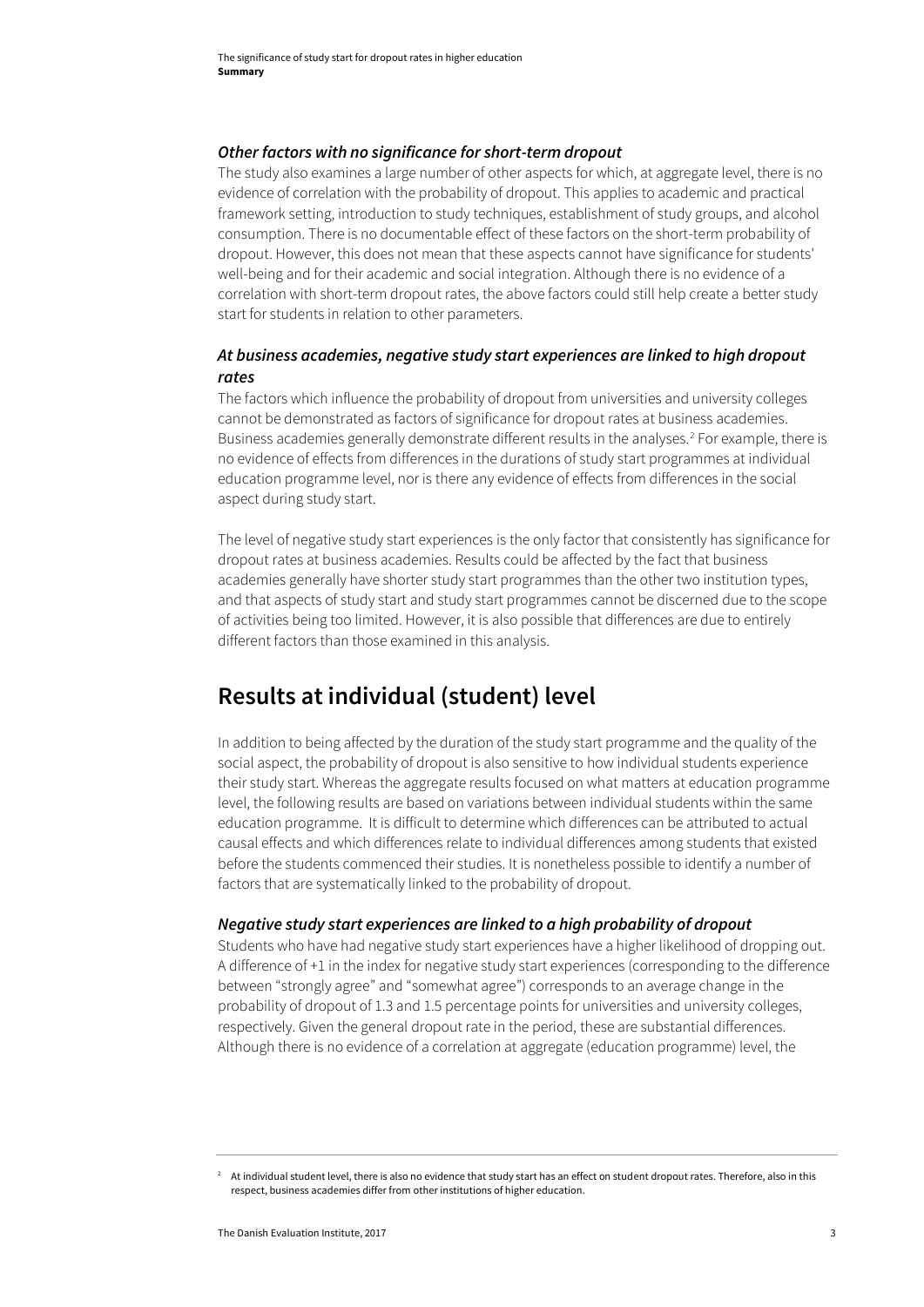analyses show that negative study start experiences are nevertheless linked to the probability of dropout at individual student level.

### *Both a high level and a low level of alcohol consumption are linked to higher probability of dropping out*

Whether students attend an education programme that is generally characterised by a high or low level of alcohol consumption does not seem to be significant for their probability of dropping out. However, the alcohol consumption of *individual* students during the first month does correlate to their probability of dropping out. At universities and university colleges, students with a medium level of alcohol consumption have on average the lowest probability of dropout, while a high level as well as a low level of alcohol consumption are linked to a higher probability of dropout.

There may be a number of different reasons for this. A high level of alcohol consumption could have health implications that are not conducive to a good study start experience. A low level of alcohol consumption could have social implications, as alcohol consumption often serves a social function during study start, and students with a low level of alcohol consumption may be excluded from this. Finally, students who drink a lot of alcohol or who do not drink alcohol at all could also be special types of student.

### *Satisfaction with academic and practical introduction is linked to a lower probability of dropout at universities*

Students who are satisfied with the academic and practical introduction during study start are less likely to drop out from universities. The questions relating to academic and practical introduction include questions about whether students have felt they received a good introduction to the academic content of their programme; that they have received clear information about requirements and expectations; that they have received all the information they need, etc. The results show that a difference of +1 point in the index for academic and practical introduction (corresponding to the difference between "strongly agree" and "somewhat agree") corresponds to an average change in the probability of dropout of -3.2 percentage points.

### *Satisfaction with the social aspect of the study-start is linked to a lower probability of dropout from universities*

Students who are satisfied with the social aspect during study start are less likely to drop out from universities. This relates, for example, to whether there has been a good basis for students to get to know their fellow students. The results show that a difference in student satisfaction with the social aspect during study start of +1 point in the index for the social aspect (corresponding to the difference between "strongly agree" and "somewhat agree") corresponds to an average change in the probability of dropout of 3.1 percentage points. Subjective (individual) satisfaction with the social aspect, therefore, seems to be more strongly linked to the probability of dropout than the aggregate results for the quality of this aspect at education programme level.

### **Perspectives**

The fact that the duration of study start programmes contributes to reducing dropout rates at universities and university colleges generally indicates the importance of educational institutions prioritising study start programmes.

#### *It is particularly difficult for students at universities to get a good start*

In general, the analyses suggest that students are having more difficulties achieving a good start at universities than at other institutions of higher education. While the ideal duration of study start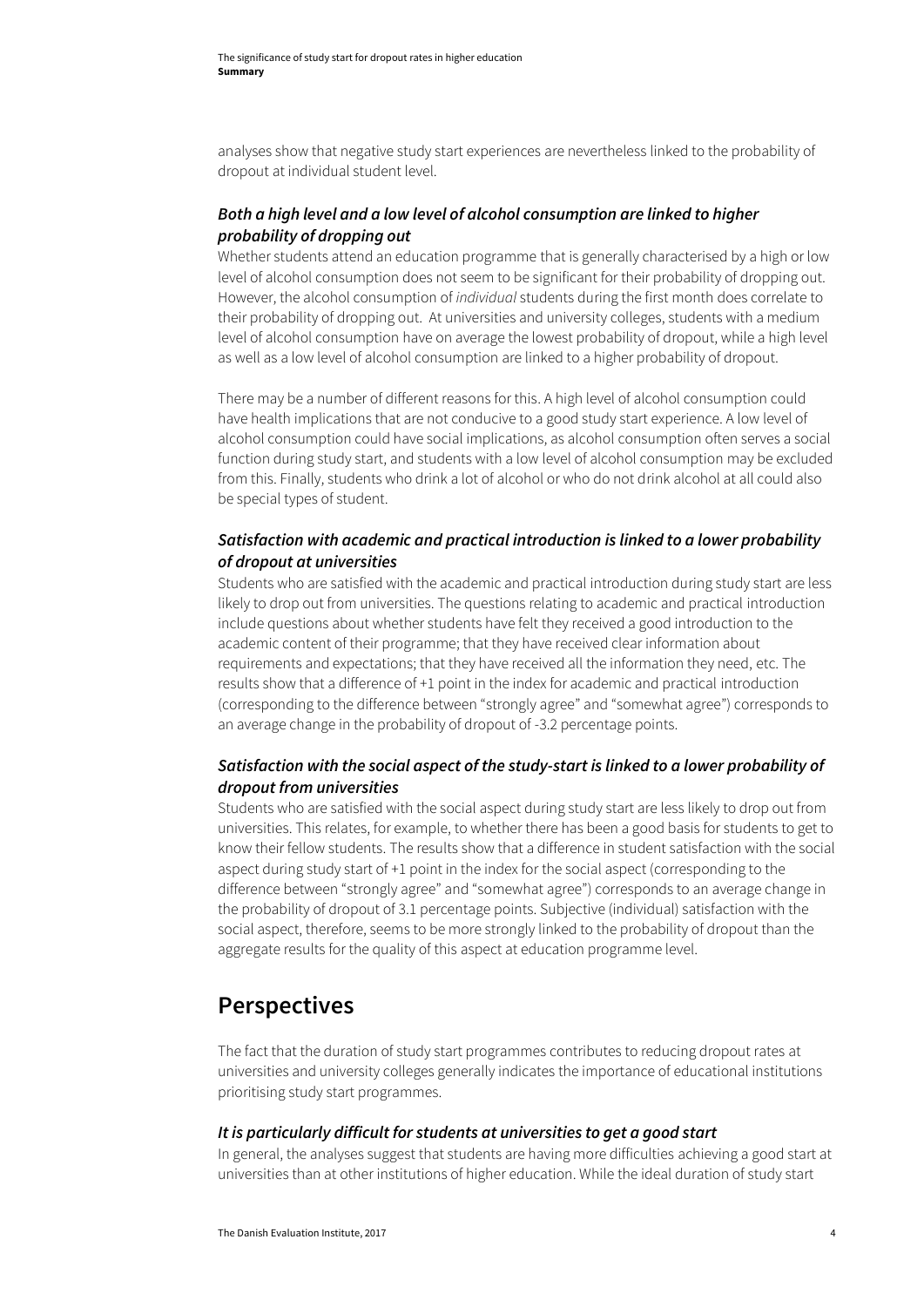programmes at university colleges is around five days, it is around ten days at universities. This particular significance of long study start programmes at universities could be partly due to university students having greater difficulties understanding the 'academic code', and partly because university students are presented with more self-directed learning.

Furthermore, universities are the only institutions where satisfaction with academic and practical introduction and the social aspect during study start has significance for the probability of dropout at individual student level. A possible explanation for this is the fact that universities generally have a strong academic self-perception, which students may have difficulties understanding. Combined with very competitive study environments, this could mean that differences in satisfaction with the academic introduction and the social aspect have a greater significance at universities than at the other institutions.

### *The social aspect includes both formal and informal activities during the study start period*

The better they perceive the quality of the social aspect during study start, the less likely students are to drop out. The social aspect covers the non-academic elements of a more or less formal nature, the objective of which is to help bring students closer together socially. That these informal activities are also significant is further confirmed by evidence that both student alcohol consumption and negative study start experiences affect the short-term probability of dropout.

### *The significance of negative study start experiences is evidence of a vulnerable situation*

Irrespective of whether students have otherwise assessed the social aspect to be good or bad, bad experiences mean that they are more inclined to drop out of their education programme. In this context, students were asked whether there had been social activities that they did not feel like joining. This could be because many young people feel they are in a very vulnerable situation at the beginning of their studies. Many of them have just moved away from home for the first time, perhaps to a new city, and they are faced with having to establish new friendships and being a part of a new social environment. This could contribute to explaining why young people with negative study start experiences are also at greater risk of dropping out.

### *Alcohol policies should focus both on those who drink a lot and on those who do not drink alcohol at all*

Even though attending an education programme that is generally characterised by a high or low level of alcohol consumption has no apparent significance for students, the analysis does show a correlation between the alcohol consumption of the individual student during study start and the short-term probability of dropout. However, this should not be taken too literally. It is hardly a lack of alcohol or excessive alcohol consumption, as such, which determines whether or not students drop out. Nevertheless, this does not alter the fact that the analyses demonstrate that both groups of students are at more risk of dropping out. Educational institutions should, therefore, have an alcohol policy to deal with students who drink too much and also ensure good conditions to help those students who do not drink at all to take part in social activities on an equal footing with other students. In this context, it is also important to be aware of the importance of setting a good framework for both formal and informal activities.

### *Feedback from students can inform targeted interventions*

Several of the factors mentioned above have been shown to matter, primarily at the individual student level. This applies to negative study start experiences and alcohol consumption, as well as, at the universities, the academic and practical introduction. This indicates a need for strong focus on the individual student with regard to these aspects. One way of addressing this could be to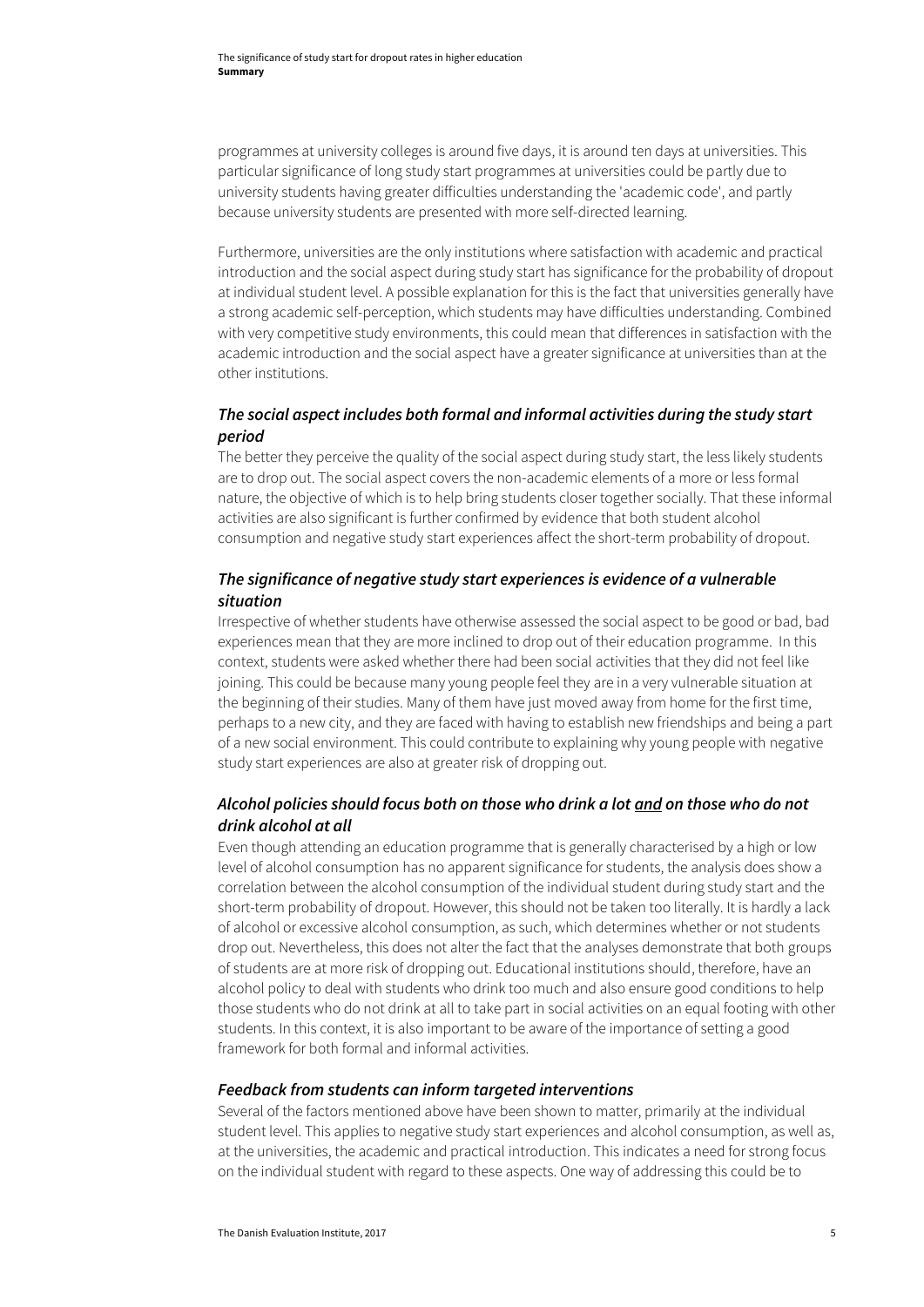incorporate feedback from students during study start, so that educational institutions can identify, on an ongoing basis, students who have negative experiences or are dissatisfied with their study start.

### Four conclusions about study start and dropout rates in higher education in Denmark

- *Study start matters for dropout rates* and should, therefore, be taken seriously. It is particularly important that induction programmes are of sufficient duration and that the social aspect is prioritised in relation to both formal and informal activities.
- *Students are having difficulties* getting a good start at universities in particular. Here the need for long study start programmes is particularly important. At the same time, student satisfaction with the social aspect as well as with the academic and practical introduction also plays an important role, perhaps because many students have difficulties understanding the 'academic code'.
- *Negative first experiences during study start* are directly linked to the probability of dropout, and this is evidence that many students are in a vulnerable situation.
- *There should be an alcohol policy* that takes into account the fact that students are more likely to drop out if they drink too much or if they do not drink at all during the study start period.

### Strengths and weaknesses in the design

**The analysis in this study was completed as a cross-sectional study with observational data. It is often difficult to control for all relevant confounding variables with this kind of design. This makes it difficult to distinguish between selection effects and causal effects in the analyses. However, in the analyses in this survey, it was possible to take account of the most obvious selection mechanisms, thus acknowledging that which students are admitted to which education programme, and how they experience the induction programme, is far from arbitrary. Furthermore, controls have been performed for a number of important factors concerning student expectations, self-confidence and motivation before embarking on a programme. Combined with the register data, this ensures strong control for a number of factors that are otherwise often unobservable. However, the existence of unobserved confounding variables of significance cannot be ruled out.**